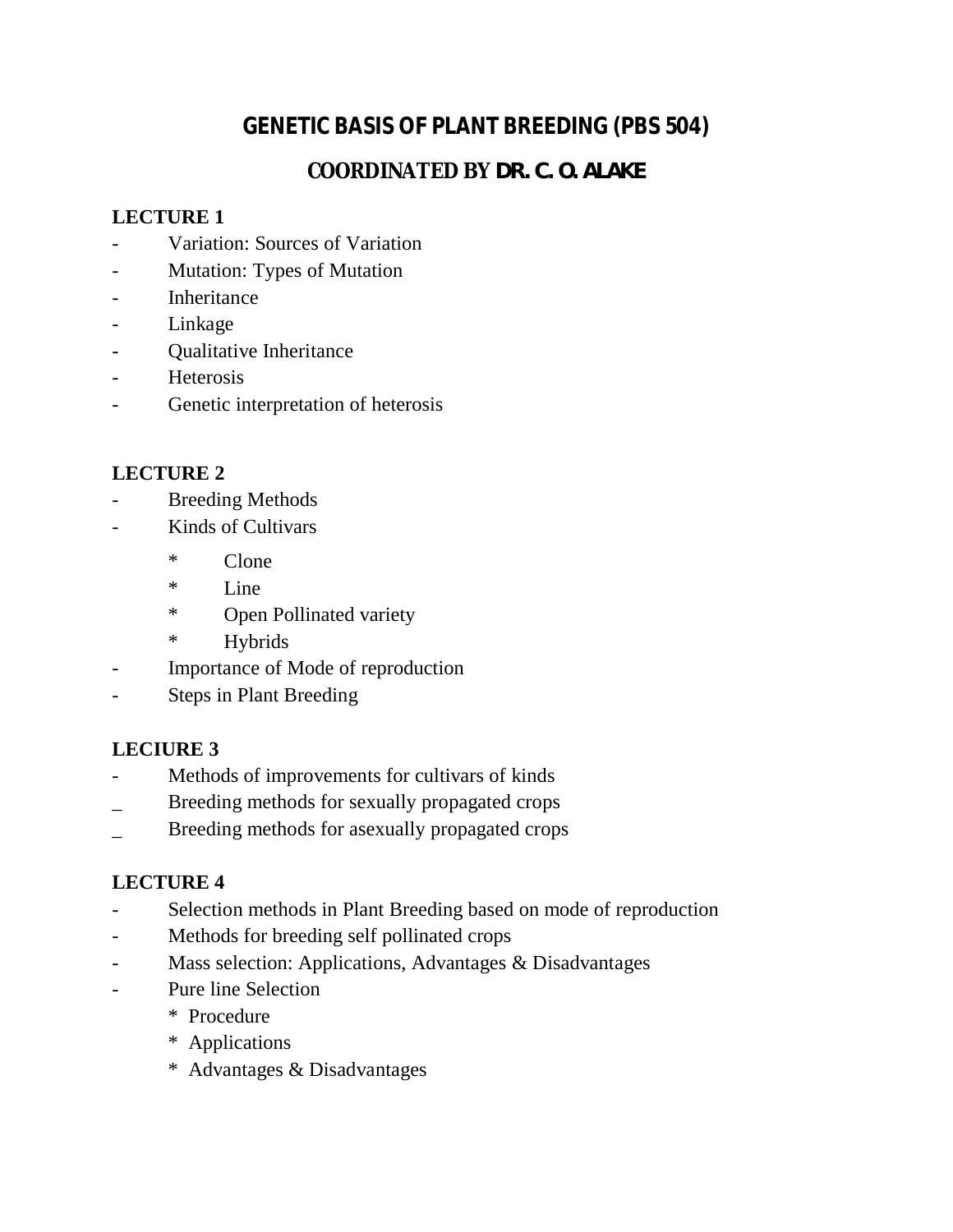- Bulk Selection method
	- \* Procedure
	- \* Applications
	- \* Advantages & Disadvantages
- Pedigree breeding
	- \* Procedure
	- \* Applications
	- \* Advantages & Disadvantages
- Backcross breeding
	- \* Procedure
	- \* Requirement for successful backcrossing
	- \* Application
	- \* Advantages & Disadvantages
	- \* Calculations involving Backcrossing

## **LECTURE 5**

- Selection Methods in Cross-Pollinated Crops
	- \* Mass selection
	- \* Procedure
	- \* Applications
	- \* Advantages & Disadvantages
- Recurrent selection
	- \* Types of recurrent selection
	- \* Procedure
	- \* Applications
	- \* Advantages & Disadvantages
- Hybrid Varieties
	- \* Single cross production
	- \* Three way cross production
	- \* Double cross production
	- \* Procedures
- **Synthetic Varieties** 
	- \* Procedure
	- \* Uses of Synthetic varieties